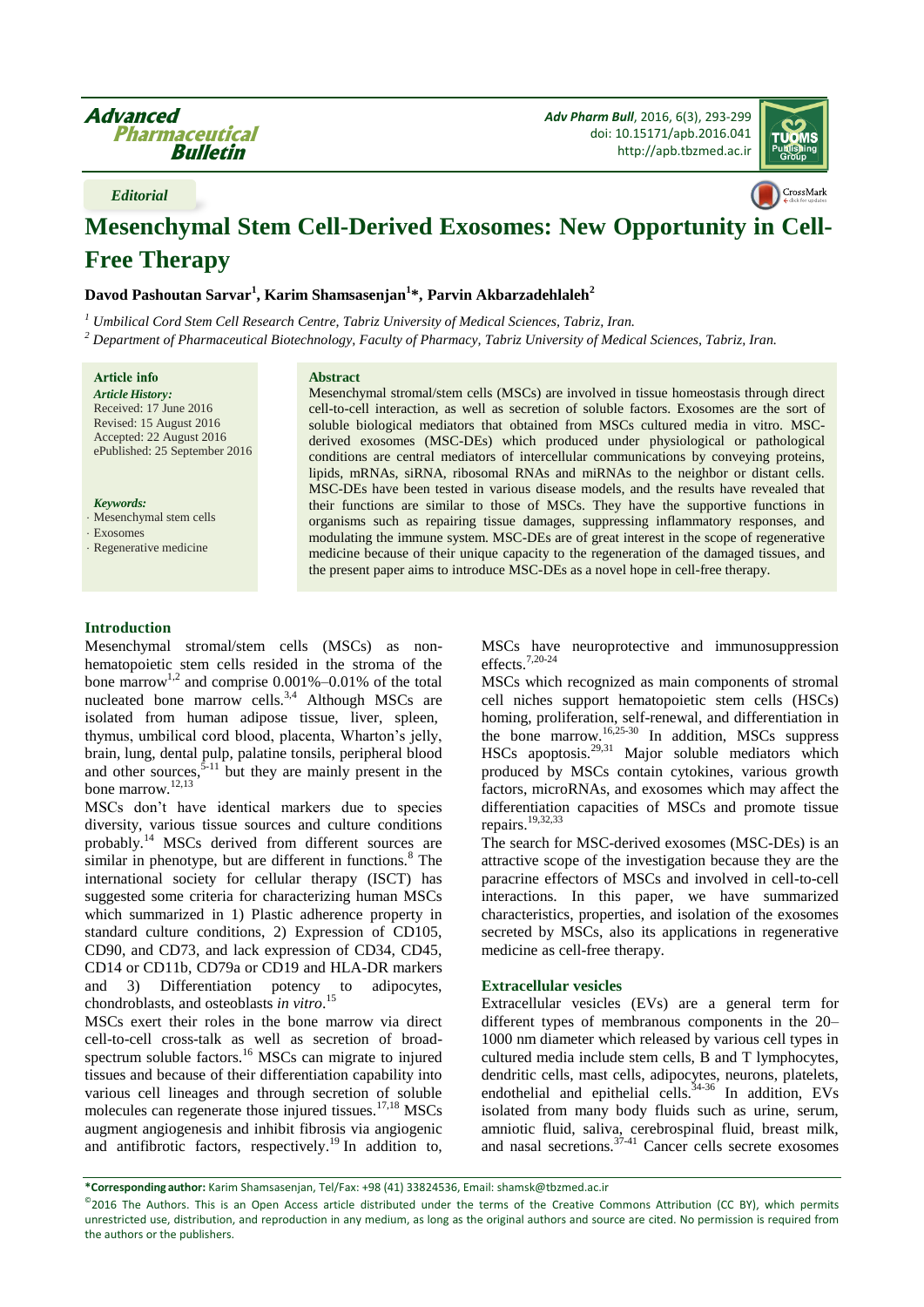in greater levels than normal cells that play a vital role in diagnosis, development, and treatment of some cancers.[40,](#page-4-6)[42-44](#page-4-7)

According to the size and source of production, EVs are divided into three general types: 1) Ectosomes or microvesicles with 200–1000 nm that derives from the plasma membrane, 2) Exosomes (40–100 nm) that originate from the inside budding of the late endosomal membrane, and 3) Apoptotic bodies with 50-500 nm that release from apoptotic cells. $34,45-48$  $34,45-48$  Among all of them, exosomes have attracted much interest in the last decades.

### **Exosomes**

Exosomes have 1.10-1.21 g/mL flotation density in a sucrose gradient that can be precipitated by centrifugation at 100.000  $\times$ g force.<sup>[34,](#page-4-4)[49](#page-4-9)</sup> Because of endosomal origin of the exosomes, all of them include membrane-associated proteins, such as tetraspanins (e.g. CD9, CD63, CD81 and CD82), MHC-I and MHC-II, heat-shock proteins (e.g. Hspa8, Hsp60, Hsp70, Hsp90), GTPases (EEF1A1, EEF2) and proteins involved in multivesicular body biogenesis (Alix and TSG101).[35,](#page-4-10)[37,](#page-4-5)[49](#page-4-9)[,50](#page-4-11) Moreover, metabolic enzymes (e.g. GAPDH, LDHA, PGK1, aldolase, PKM), cytoskeletal proteins (e.g. actin, moesin, syntenin), and the carrier proteins such as albumin were identified in exosomes.<sup>[49](#page-4-9)</sup> The certain protein components rely on the origin of exosomes and may undulate according to physiological variations. Apart from the common surface markers of exosomes (CD9 and CD81), MSC-DEs express several molecules of MSCs, such as CD29, CD44, CD90 and CD73.<sup>[51,](#page-4-12)[52](#page-4-13)</sup>

In addition to proteins, exosomes are enriched with a collection of cytokines, certain lipid rafts such as phosphoglycerides, cholesterol, ceramide, fatty-acyl chains as well as mRNAs, miRNAs, non-coding RNAs,  $tRNAs$ ,  $rRNAs$  and  $rarely$   $DNA$ .  $35,53-55$  $35,53-55$  The comprehensive content of exosomes is accessible freely online at http://exocarta.org as well as http://microvesicles.org (vesiclepedia) databases.

Exosomes originate from the fusion of multivesicular bodies with the plasma membrane. This discharge relies on different chemical, environmental and mechanical stimulants, such as gamma-irradiation, calcium ionophores, heparanase, statins, hypoxia (low O2), acidosis conditions and matrix detachment that all of them increased exosome secretions.<sup>[35,](#page-4-10)[53,](#page-4-14)[56](#page-5-0)</sup> Besides, crosslink activation of TCR/CD3 in T lymphocytes, $57$  low O2 in placental MSC culture media,<sup>[58](#page-5-2)</sup>  $K^+$ -dependent depolarization of neural cells<sup>[59](#page-5-3)</sup> causes the induction of exosome secretions.

#### **Isolation and Storage of Exosomes**

The basic and common method for exosome isolation and purification from cell culture supernatants and in different biological fluids is ultracentrifugation that is often combined with sucrose density gradients.<sup>[36](#page-4-15)</sup> Consecutive centrifuge forces cause to cells and larger

particle's removal and exosomes precipitation by centrifugation at least  $100,000 \times g$  force.<sup>[60](#page-5-4)</sup> Other procedures for exosome isolations include highperformance liquid chromatography (HPLC), ultrafiltration, exosome precipitation by volume excluding polymers, e.g. Polyethylene glycols (PEGs), affinity purification with specific antibodies against CD9, CD63, CD81, and CD82. $^{60,61}$  $^{60,61}$  $^{60,61}$  $^{60,61}$  In addition, today exosome isolation kits are commercially available that are based on efficient techniques and provide convenient separation. Conditions with low PH increase isolation and existence of exosomes.<sup>[62](#page-5-6)</sup> After separation, exosome identities are determined by at least two of these methods include atomic force microscopy (AFM), scanning electron microscopy (SEM), dynamic light scattering (DLS), flow cytometry (FCM), western blotting, nanoparticle tracking analysis (NTA), transmission electron microscopy (TEM) or ELISA.<sup>[63-65](#page-5-7)</sup>

After the isolation and characterization, exosomes for *in vivo* or *in vitro* applications must be frozen because they are unstable at room temperature and 37 °C. Exosomes can be stored for 6 months at -20  $\degree$ C without cryopreservative agents.<sup>[66](#page-5-8)</sup> Sokolova et al. have examined the stability of exosomes during storage at -20 °C, 4 °C and 37 °C. They reported that at 4 °C and 37 °C the size of the exosomes decreased and also degradations or structural changes occurre. Several freeze and thawing cycles (up to -20 °C) and ultracentrifugation did not change the size of exosomes.<sup>[65](#page-5-9)</sup> Hence,  $-20^\circ$ C or lower temperatures are suitable for exosome storage without changes in the size and structure of the exosomes.

#### **Therapeutic effects of MSC-Derived Exosomes**

Mesenchymal stem cells improve repair of injured tissues, also modulation of immune responses. These effects of mesenchymal stem cells are widely mediated by differentiations of MSCs, paracrine signals, and several secreted molecules such as microvesicles.<sup>[67,](#page-5-10)[68](#page-5-11)</sup> MSC-DEs investigated largely in many activities of these cells and its effects on other cells. These exosomes probably to participate in many physiological and pathological processes because they carry trophic factors, which can be delivered to recipient cells.<sup>[35,](#page-4-10)[69](#page-5-12)</sup> Therefore, the isolation and identification of exosomes from MSCs cultured media have made them a popular choice for cell-free therapy in research and clinical trials that could have clinical applications in the near future.

The intravenous injection of exosomes secreted from the human umbilical cord-MSC (huc-MSC) is tolerable in animal models because they had supportive effects on weight loss and had no harmful effects on renal or liver function.<sup>[70](#page-5-13)</sup> MSC-DEs through recovery, repair, and regeneration of the tissue play an important role in maintaining tissue homeostasis<sup>[71](#page-5-14)</sup> and have cardioprotective effects through exciting proliferation, apoptosis prevention, angiogenesis induction, and  $\alpha$ xidative stress suppression[.](#page-3-0)<sup>4</sup> These exosomes (MSC-DEs) also have anti-apoptosis and anti-inflammatory effects, anti-cardiac remodeling, cardiac regeneration,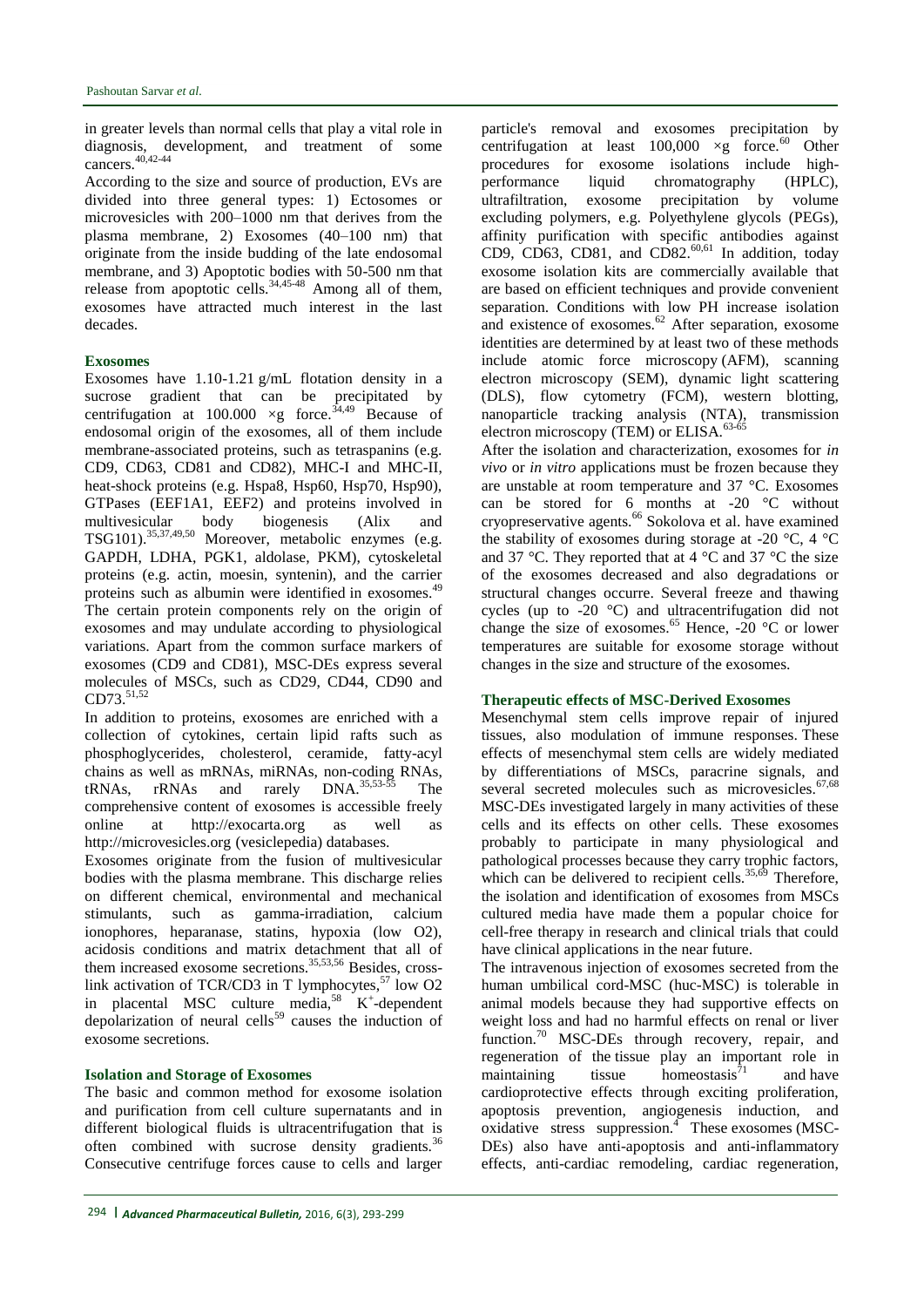neovascularization and anti-vascular remodeling effects in cardiovascular system.[72](#page-5-15) MSC-EVs keep cardiac tissue from ischemic injury through angiogenesis-promoting effects.[73](#page-5-16) In addition, MSC-derived exosomes decrease myocardial ischemia/reperfusion (MI/R) injury in mouse models.<sup>[74,](#page-5-17)[75](#page-5-18)</sup>

MSC-derived exosomes by activation of PI3K/Akt pathway, increase in ATP levels, reduce oxidative stress promote the myocardial viability and cardiac function MI/R injury; therefore, MSC-DEs can be a potential adjuvant for reperfusion.<sup>7</sup>

The exosomes derived from BM-MSC keeps kidney against ischemia reperfusion damages with diminished inflammatory responses and apoptosis in rats. $51$  In addition, exosomes increase renal epithelial cell proliferation *in vitro*. [77](#page-5-20) It has proved that in the mouse models BM-MSC-derived exosomes keep the intestines from necrotizing enterocolitis (NEC).<sup>[78](#page-6-0)</sup>

MicroRNAs are a type of small non-coding RNAs (~18- 24 nucleotides) which regulate proliferation, differentiation, development, and cell death.<sup>[79](#page-6-1)</sup> Due to exosomes enriched with microRNAs,<sup>[53,](#page-4-14)[80](#page-6-2)</sup> probably play a crucial role in cellular functions such as tissue homeostasis and hematopoiesis. Several miRNAs in adult MSC-derived exosomes, including *miR-191*, *miR-222*, *miR-21*, and *let-7a* adjust cell proliferation, *miR-222*, *miR-21*, and *let-7f* induce angiogenesis and *miR-6087* causes promotion of endothelial cell differentiation.<sup>[81](#page-6-3)</sup>

MSC-derived exosomes accelerate muscle regeneration via promoting myogenesis and angiogenesis, which mediated by miRNAs (e.g. *miR-494*) to be dependent on the effect of cytokines present in exosomes.<sup>[82](#page-6-4)</sup> One study at 2013 reported that MSC-DEs due to enriched with  $miR-16$ , suppress tumor progression and angiogenesis via down-regulation of the expression of vascular endothelial growth factor (VEGF) in tumor  $cells<sup>83</sup>$  $cells<sup>83</sup>$  $cells<sup>83</sup>$  and another study at 2012 was reported that MSC-DEs promoted tumor growth in *in vivo* through the increasing VEGF expression by activating extracellular signal-regulated kinase1/2 (ERK1/2) pathway in tumor cells.<sup>[84](#page-6-6)</sup>

Xin et al. showed that intravenous infusion of MSCderived exosomes after stroke improves neurogenesis, neurite remodeling and angiogenesis.<sup>[85](#page-6-7)</sup> Exosomes have multimodal neuroprotective effects because they can pass over the blood-brain barrier in spite of most drugs.<sup>[86](#page-6-8)</sup> In addition, MSC-exosomes induce axonal development, $87$  so this can make a new window in

treatment of the neurodegenerative disorders.<br>Exosomes derived from huc-MSC Exosomes derived from huc-MSC have the immunomodulatory effects through an increase in the percentage of T-regulatory cells (CD4+ CD25+ FoxP3+) and dissuasion the proliferation of T CD4+ and T CD8+ cells.[88](#page-6-10) MSC-DEs improve the survival of allogenic skin graft in mice and delay the occurrence of GVHD for two days by the shift of activated T CD4+ cells to T-regulatory cells.<sup>[24](#page-3-14)</sup>

### **Conclusions and Future Directions**

There have been some attracting therapeutic effects of MSC-derived exosomes in various animal models. Exosomes are ideal vehicles for drug or gene delivery because they enriched with trophic factors. Over the past decades, some studies have been conducted on MSC-DEs showed that exosomes have the capacity in repairing tissue damages, suppressing inflammatory responses, and modulating the immune system but their effects on tumor progression remain controversial and require further studies. Exosome secretions and also its compositions rely on types of sources and environmental conditions; therefore, optimization of the exosome collection procedures from various sources of MSCs gives promising confidence to establish cell-free therapy based exosomes in future. MSCs have immunosuppressive capacities through inhibition of proliferation and maturation of most immune cells, also increasing regulatory T-cells.<sup>[7,](#page-3-11)[89](#page-6-11)</sup> In addition, MSCs are good vectors for *Mycoplasma hyorhinis* infection that had anti-proliferative effects on lymphocytes and MSCs; also, it increases the risk of graft versus host disease (GVHD) in hematopoietic stem cell transplantation (HSCT).[90](#page-6-12) MSC-DEs have low immunogenicity capacity rather than  $MSCs^{66,91}$  $MSCs^{66,91}$  $MSCs^{66,91}$  $MSCs^{66,91}$  and have no infection risks. In addition, there is the risk of ectopic differentiation of MSCs after systemic infusion;<sup>[92](#page-6-14)</sup> hence, exosome-based therapy can be a good replacement for mesenchymal stem cell-based therapy soon. Understanding the exact cellular and molecular mechanisms involved in the effect of MSC-DEs on tissue regeneration requires further investigations.

## **Acknowledgments**

The authors are grateful to thank all research staff at the Umbilical Cord Stem Cell Research Center of Tabriz University of Medical Sciences.

#### **Ethical Issues**

Not applicable.

## **Conflict of Interest**

The authors report no conflicts of interest.

#### **References**

- <span id="page-2-0"></span>1. Koc ON, Lazarus HM. Mesenchymal stem cells: Heading into the clinic. *Bone Marrow Transplant* 2001;27(3):235-9. doi: 10.1038/sj.bmt.1702791
- <span id="page-2-1"></span>2. Kariminekoo S, Movassaghpour A, Rahimzadeh A, Talebi M, Shamsasenjan K, Akbarzadeh A. of mesenchymal stem cells in regenerative medicine. *Artif Cells Nanomed Biotechnol* 2016;44(3):749-57. doi: 10.3109/21691401.2015.1129620
- <span id="page-2-2"></span>3. Abdi R, Fiorina P, Adra CN, Atkinson M, Sayegh MH. Immunomodulation by mesenchymal stem cells: A potential therapeutic strategy for type 1 diabetes. *Diabetes* 2008;57(7):1759-67. doi: 10.2337/db08- 0180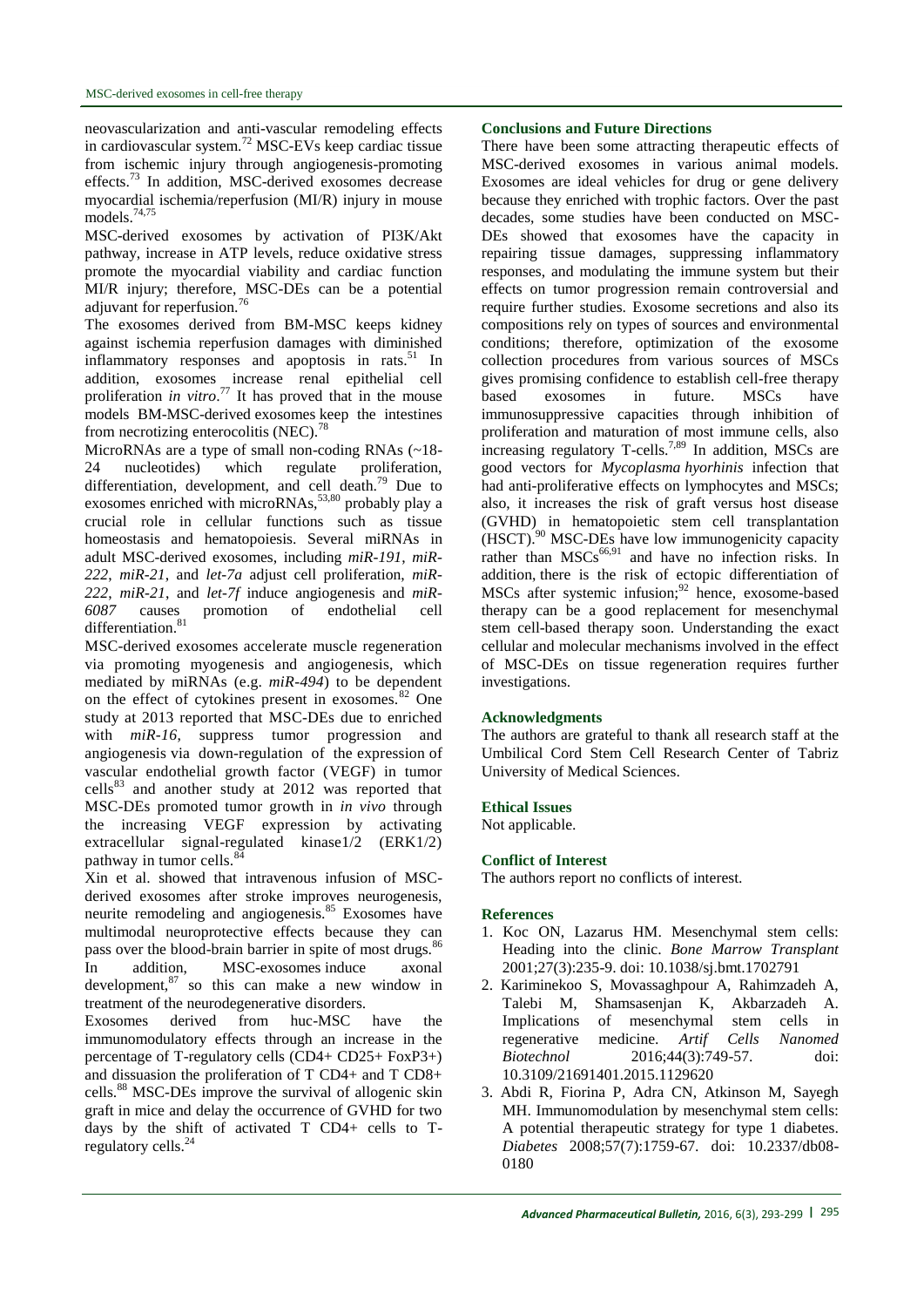- <span id="page-3-0"></span>4. Gallina C, Turinetto V, Giachino C. A new paradigm in cardiac regeneration: The mesenchymal stem cell secretome. *Stem Cells Int* 2015;2015:765846. doi: 10.1155/2015/765846
- <span id="page-3-1"></span>5. Banas A, Teratani T, Yamamoto Y, Tokuhara M, Takeshita F, Quinn G, et al. Adipose tissue-derived mesenchymal stem cells as a source of human hepatocytes. *Hepatology* 2007;46(1):219-28. doi: 10.1002/hep.21704
- 6. da Silva Meirelles L, Chagastelles PC, Nardi NB. Mesenchymal stem cells reside in virtually all postnatal organs and tissues. *J Cell Sci* 2006;119(11):2204-13. doi: 10.1242/jcs.02932
- <span id="page-3-11"></span>7. De Miguel MP, Fuentes-Julian S, Blazquez-Martinez A, Pascual CY, Aller MA, Arias J, et al. Immunosuppressive properties of mesenchymal stem cells: Advances and applications. *Curr Mol Med* 2012;12(5):574-91. doi: 10.2174/156652412800619950
- <span id="page-3-5"></span>8. Kellner J, Sivajothi S, McNiece I. Differential properties of human stromal cells from bone marrow, adipose, liver and cardiac tissues. *Cytotherapy* 2015;17(11):1514-23. doi: 10.1016/j.jcyt.2015.07.009
- 9. Lai RC, Arslan F, Tan SS, Tan B, Choo A, Lee MM, et al. Derivation and characterization of human fetal mscs: An alternative cell source for large-scale production of cardioprotective microparticles. *J Mol Cell Cardiol* 2010;48(6):1215-24. doi: 10.1016/j.yjmcc.2009.12.021
- 10. Lotfinegad P, Shamsasenjan K, Movassaghpour A, Majidi J, Baradaran B. Immunomodulatory nature and site specific affinity of mesenchymal stem cells: A hope in cell therapy. *Adv Pharm Bull* 2014;4(1):5- 13. doi: 10.5681/apb.2014.002
- 11. Lotfy A, Salama M, Zahran F, Jones E, Badawy A, Sobh M. Characterization of mesenchymal stem cells derived from rat bone marrow and adipose tissue: A comparative study. *Int J Stem Cells* 2014;7(2):135- 42. doi: 10.15283/ijsc.2014.7.2.135
- <span id="page-3-2"></span>12. Gebler A, Zabel O, Seliger B. The immunomodulatory capacity of mesenchymal stem cells. *Trends Mol Med* 2012;18(2):128-34. doi: 10.1016/j.molmed.2011.10.004
- <span id="page-3-3"></span>13. Wang M, Yang Y, Yang D, Luo F, Liang W, Guo S, et al. The immunomodulatory activity of human umbilical cord blood-derived mesenchymal stem cells in vitro. *Immunology* 2009;126(2):220-32. doi: 10.1111/j.1365-2567.2008.02891.x
- <span id="page-3-4"></span>14. Uccelli A, Moretta L, Pistoia V. Mesenchymal stem cells in health and disease. *Nat Rev Immunol* 2008;8(9):726-36. doi: 10.1038/nri2395
- <span id="page-3-6"></span>15. Dominici M, Le Blanc K, Mueller I, Slaper-Cortenbach I, Marini F, Krause D, et al. Minimal criteria for defining multipotent mesenchymal stromal cells. The international society for cellular therapy position statement. *Cytotherapy* 2006;8(4):315-7. doi: 10.1080/14653240600855905
- <span id="page-3-7"></span>16. Smirnov SV, Harbacheuski R, Lewis-Antes A, Zhu H, Rameshwar P, Kotenko SV. Bone-marrow-derived

mesenchymal stem cells as a target for cytomegalovirus infection: Implications for hematopoiesis, self-renewal and differentiation potential. *Virology* 2007;360(1):6-16. doi: 10.1016/j.virol.2006.09.017

- <span id="page-3-8"></span>17. Curley GF, Ansari B, Hayes M, Devaney J, Masterson C, Ryan A, et al. Effects of intratracheal mesenchymal stromal cell therapy during recovery and resolution after ventilator-induced lung injury.<br>Anesthesiology 2013;118(4):924-32. doi: *Anesthesiology* 2013;118(4):924-32. doi: 10.1097/ALN.0b013e318287ba08
- <span id="page-3-9"></span>18. Reinshagen H, Auw-Haedrich C, Sorg RV, Boehringer D, Eberwein P, Schwartzkopff J, et al. Corneal surface reconstruction using adult mesenchymal stem cells in experimental limbal stem cell deficiency in rabbits. *Acta Ophthalmol* 2011;89(8):741-8. doi: 10.1111/j.1755- 3768.2009.01812.x
- <span id="page-3-10"></span>19. Djouad F, Bouffi C, Ghannam S, Noel D, Jorgensen C. Mesenchymal stem cells: Innovative therapeutic tools for rheumatic diseases. *Nat Rev Rheumatol* 2009;5(7):392-9. doi: 10.1038/nrrheum.2009.104
- <span id="page-3-12"></span>20. Aggarwal S, Pittenger MF. Human mesenchymal stem cells modulate allogeneic immune cell responses. *Blood* 2005;105(4):1815-22. doi: 10.1182/blood-2004-04-1559
- 21. Jia Z, Jiao C, Zhao S, Li X, Ren X, Zhang L, et al. Immunomodulatory effects of mesenchymal stem cells in a rat corneal allograft rejection model. *Exp Eye Res* 2012;102:44-9. doi: 10.1016/j.exer.2012.06.008
- 22. Johnson TV, Bull ND, Hunt DP, Marina N, Tomarev SI, Martin KR. Neuroprotective effects of intravitreal mesenchymal stem cell transplantation in experimental glaucoma. *Invest Ophthalmol Vis Sci* 2010;51(4):2051-9. doi: 10.1167/iovs.09-4509
- 23. Kassis I, Grigoriadis N, Gowda-Kurkalli B, Mizrachi-Kol R, Ben-Hur T, Slavin S, et al. Neuroprotection and immunomodulation with mesenchymal stem cells in chronic experimental autoimmune encephalomyelitis. *Arch Neurol* 2008;65(6):753-61. doi: 10.1001/archneur.65.6.753
- <span id="page-3-14"></span>24. Zhang X, Jiao C, Zhao S. Role of mesenchymal stem cells in immunological rejection of organ transplantation. *Stem Cell Rev* 2009;5(4):402-9. doi: 10.1007/s12015-009-9076-y
- <span id="page-3-13"></span>25. Dazzi F, Ramasamy R, Glennie S, Jones SP, Roberts I. The role of mesenchymal stem cells in haemopoiesis. *Blood Rev* 2006;20(3):161-71. doi: 10.1016/j.blre.2005.11.002
- 26. Horwitz EM, Maziarz RT, Kebriaei P. Mscs in hematopoietic cell transplantation. *Biol Blood Marrow Transplant* 2011;17(1 Suppl):S21-9. doi: 10.1016/j.bbmt.2010.11.026
- 27. Kfoury Y, Scadden DT. Mesenchymal cell contributions to the stem cell niche. *Cell Stem Cell* 2015;16(3):239-53. doi: 10.1016/j.stem.2015.02.019
- 28. Levac K, Karanu F, Bhatia M. Identification of growth factor conditions that reduce ex vivo cord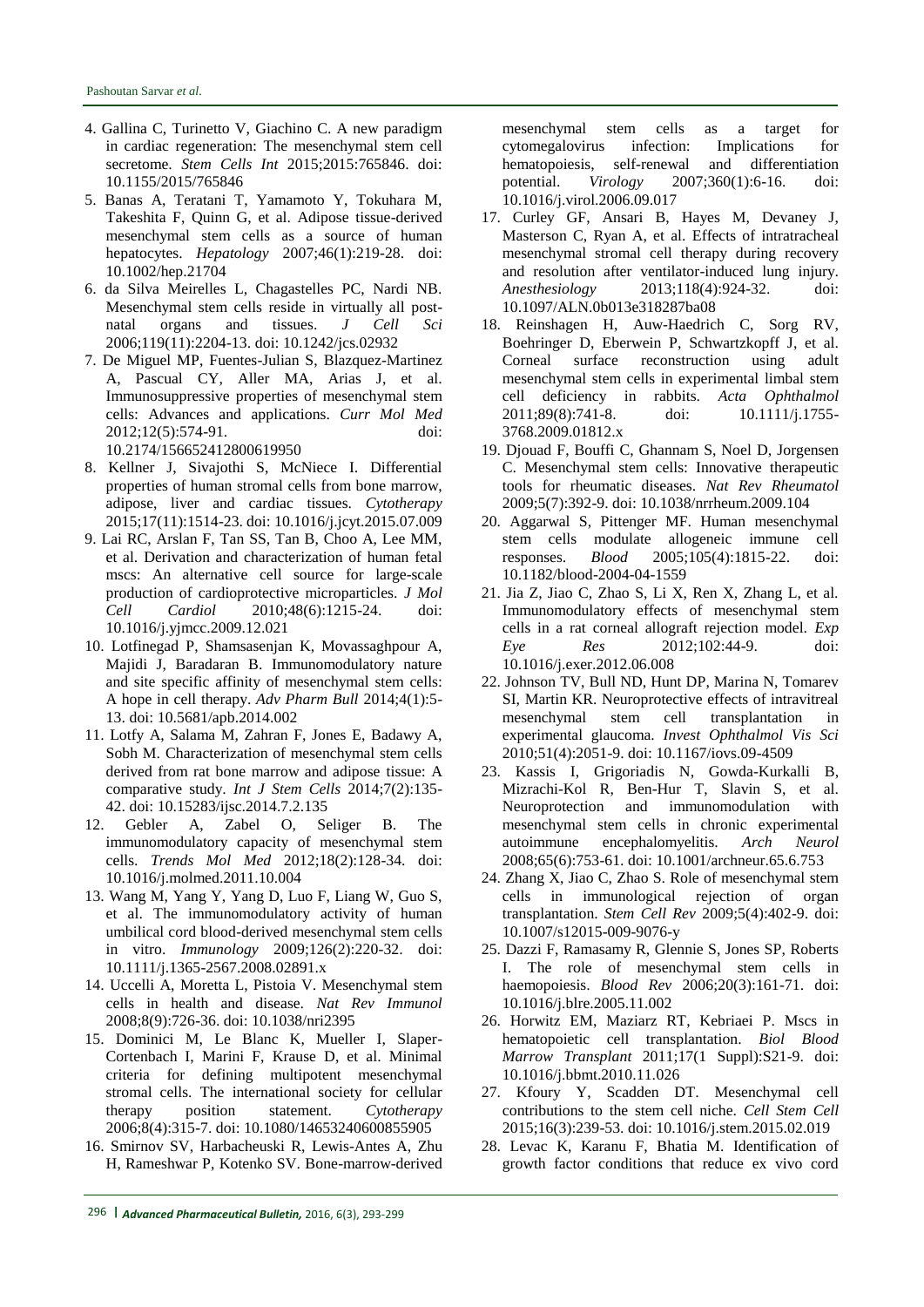blood progenitor expansion but do not alter human repopulating cell function in vivo. *Haematologica* 2005;90(2):166-72.

- <span id="page-4-0"></span>29. Mehrasa R, Vaziri H, Oodi A, Khorshidfar M, Nikogoftar M, Golpour M, et al. Mesenchymal stem cells as a feeder layer can prevent apoptosis of expanded hematopoietic stem cells derived from cord blood. *Int J Mol Cell Med* 2014;3(1):1-10.
- 30. Mohammadian M, Shamsasenjan K, Lotfi Nezhad P, Talebi M, Jahedi M, Nickkhah H, et al. Mesenchymal stem cells: New aspect in cell-based regenerative therapy. *Adv Pharm Bull* 2013;3(2):433-7. doi: 10.5681/apb.2013.070
- <span id="page-4-1"></span>31. Magnusson M, Sierra MI, Sasidharan R, Prashad SL, Romero M, Saarikoski P, et al. Expansion on stromal cells preserves the undifferentiated state of human hematopoietic stem cells despite compromised reconstitution ability. *PLoS One* 2013;8(1):e53912. doi: 10.1371/journal.pone.0053912
- <span id="page-4-2"></span>32. Bruno S, Collino F, Tetta C, Camussi G. Dissecting paracrine effectors for mesenchymal stem cells. *Adv Biochem Eng Biotechnol* 2013;129:137-52. doi: 10.1007/10\_2012\_149
- <span id="page-4-3"></span>33. Wang KX, Xu LL, Rui YF, Huang S, Lin SE, Xiong JH, et al. The effects of secretion factors from umbilical cord derived mesenchymal stem cells on osteogenic differentiation of mesenchymal stem cells. *PLoS One* 2015;10(3):e0120593. doi: 10.1371/journal.pone.0120593
- <span id="page-4-4"></span>34. Breakefield XO, Frederickson RM, Simpson RJ. Gesicles: Microvesicle "cookies" for transient information transfer between cells. *Mol Ther* 2011;19(9):1574-6. doi: 10.1038/mt.2011.169
- <span id="page-4-10"></span>35. Hannafon BN, Ding WQ. Intercellular communication by exosome-derived micrornas in cancer. *Int J Mol Sci* 2013;14(7):14240-69. doi: 10.3390/ijms140714240
- <span id="page-4-15"></span>36. Thery C, Zitvogel L, Amigorena S. Exosomes: Composition, biogenesis and function. *Nat Rev Immunol* 2002;2(8):569-79. doi: 10.1038/nri855
- <span id="page-4-5"></span>37. Admyre C, Johansson SM, Qazi KR, Filen JJ, Lahesmaa R, Norman M, et al. Exosomes with immune modulatory features are present in human breast milk. *J Immunol* 2007;179(3):1969-78. doi: 10.4049/jimmunol.179.3.1969
- 38. Bruschi M, Ravera S, Santucci L, Candiano G, Bartolucci M, Calzia D, et al. The human urinary exosome as a potential metabolic effector cargo. *Expert Rev Proteomics* 2015;12(4):425-32. doi: 10.1586/14789450.2015.1055324
- 39. Gallo A, Tandon M, Alevizos I, Illei GG. The majority of micrornas detectable in serum and saliva is concentrated in exosomes. *PLoS One* 2012;7(3):e30679. doi: 10.1371/journal.pone.0030679
- <span id="page-4-6"></span>40. Qiu S, Duan X, Geng X, Xie J, Gao H. Antigenspecific activities of cd8+ t cells in the nasal mucosa of patients with nasal allergy. *Asian Pac J Allergy Immunol* 2012;30(2):107-13.
- 41. Saman S, Kim W, Raya M, Visnick Y, Miro S, Saman S, et al. Exosome-associated tau is secreted in tauopathy models and is selectively phosphorylated in cerebrospinal fluid in early alzheimer disease. *J Biol Chem* 2012;287(6):3842-9. doi: 10.1074/jbc.M111.277061
- <span id="page-4-7"></span>42. Hyun KA, Kim J, Gwak H, Jung HI. Isolation and enrichment of circulating biomarkers for cancer screening, detection, and diagnostics. *Analyst* 2016;141(2):382-92. doi: 10.1039/c5an01762a
- 43. Soung YH, Nguyen T, Cao H, Lee J, Chung J. Emerging roles of exosomes in cancer invasion and metastasis. *BMB Rep* 2016;49(1):18-25. doi: 10.5483/BMBRep.2016.49.1.239
- 44. Tang H, Wu H, Yang Y, Zhao J, Chen J. Progress in study on the role of exosome-derived microrna in diagnosis and treatment of diseases. *Zhong Nan Da Xue Xue Bao Yi Xue Ban* 2015;40(11):1270-5. doi: 10.11817/j.issn.1672-7347.2015.11.018
- <span id="page-4-8"></span>45. Dragovic RA, Gardiner C, Brooks AS, Tannetta DS, Ferguson DJ, Hole P, et al. Sizing and phenotyping of cellular vesicles using nanoparticle tracking analysis. *Nanomedicine* 2011;7(6):780-8. doi: 10.1016/j.nano.2011.04.003
- 46. Kalra H, Simpson RJ, Ji H, Aikawa E, Altevogt P, Askenase P, et al. Vesiclepedia: A compendium for extracellular vesicles with continuous community annotation. *PLoS Biol* 2012;10(12):e1001450. doi: 10.1371/journal.pbio.1001450
- 47. Mathivanan S, Fahner CJ, Reid GE, Simpson RJ. Exocarta 2012: Database of exosomal proteins, rna and lipids. *Nucleic Acids Res* 2012;40(Database issue):D1241-4. doi: 10.1093/nar/gkr828
- 48. Wickman G, Julian L, Olson MF. How apoptotic cells aid in the removal of their own cold dead bodies. *Cell Death Differ* 2012;19(5):735-42. doi: 10.1038/cdd.2012.25
- <span id="page-4-9"></span>49. Mathivanan S, Ji H, Simpson RJ. Exosomes: Extracellular organelles important in intercellular communication. *J Proteomics* 2010;73(10):1907-20. doi: 10.1016/j.jprot.2010.06.006
- <span id="page-4-11"></span>50. Zeringer E, Barta T, Li M, Vlassov AV. Strategies for isolation of exosomes. *Cold Spring Harb Protoc* 2015;2015(4):319-23. doi: 10.1101/pdb.top074476
- <span id="page-4-12"></span>51. Wang R, Lin M, Li L, Li L, Qi G, Rong R, et al. Bone marrow mesenchymal stem cell-derived exosome protects kidney against ischemia reperfusion injury in rats. *Zhonghua Yi Xue Za Zhi* 2014;94(42):3298-303.
- <span id="page-4-13"></span>52. Yang Y, Bucan V, Baehre H, von der Ohe J, Otte A, Hass R. Acquisition of new tumor cell properties by msc-derived exosomes. *Int J Oncol* 2015;47(1):244- 52. doi: 10.3892/ijo.2015.3001
- <span id="page-4-14"></span>53. Chen TS, Lai RC, Lee MM, Choo AB, Lee CN, Lim SK. Mesenchymal stem cell secretes microparticles enriched in pre-micrornas. *Nucleic Acids Res* 2010;38(1):215-24. doi: 10.1093/nar/gkp857
- 54. Subra C, Grand D, Laulagnier K, Stella A, Lambeau G, Paillasse M, et al. Exosomes account for vesicle-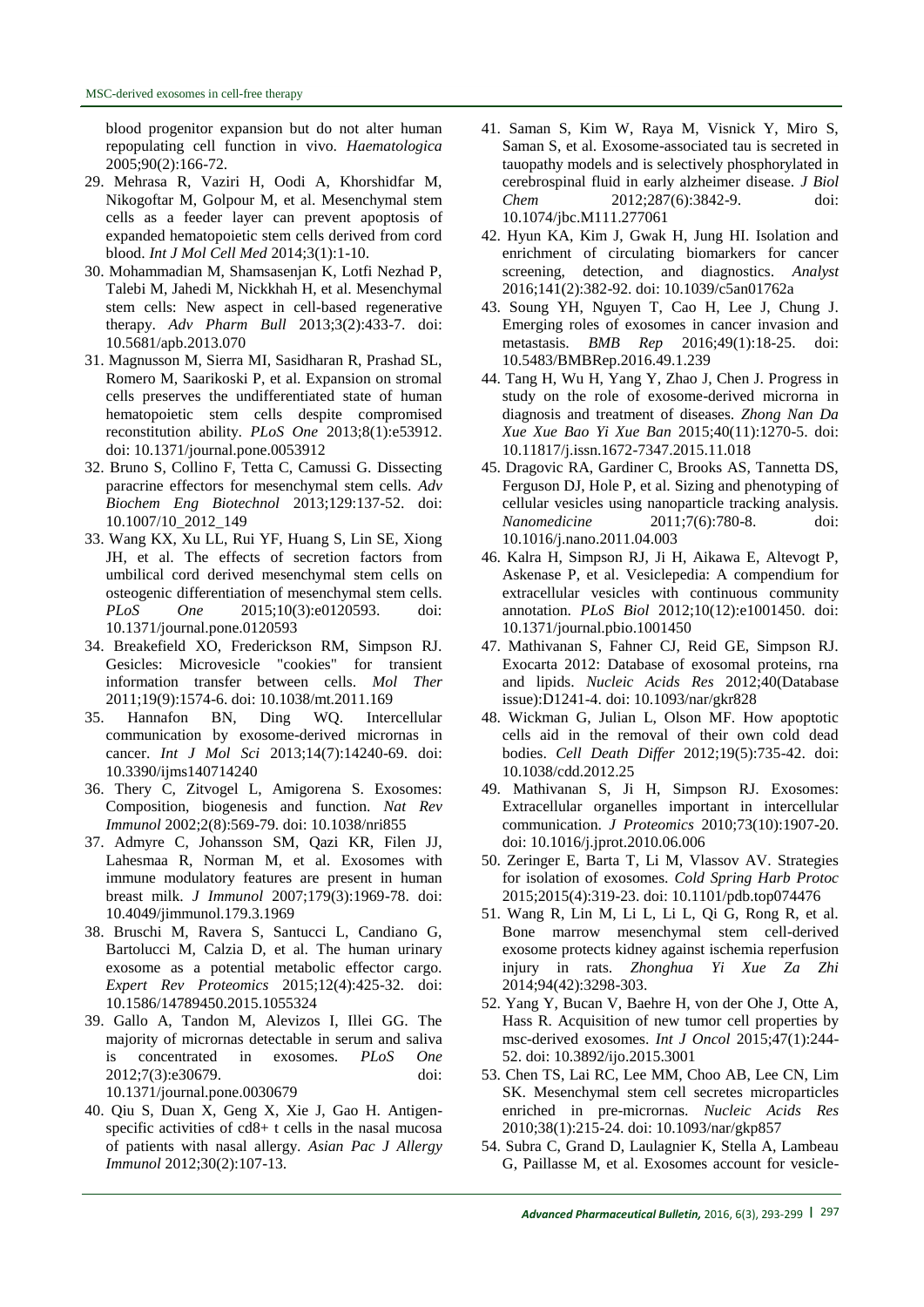mediated transcellular transport of activatable phospholipases and prostaglandins. *J Lipid Res* 2010;51(8):2105-20. doi: 10.1194/jlr.M003657

- 55. Yoon YJ, Kim OY, Gho YS. Extracellular vesicles as emerging intercellular communicasomes. *BMB Rep* 2014;47(10):531-9. doi: 10.5483/BMBRep.2014.47.10.164
- <span id="page-5-0"></span>56. Savina A, Furlan M, Vidal M, Colombo MI. Exosome release is regulated by a calcium-dependent mechanism in k562 cells. *J Biol Chem* 2003;278(22):20083-90. doi: 10.1074/jbc.M301642200
- <span id="page-5-1"></span>57. Blanchard N, Lankar D, Faure F, Regnault A, Dumont C, Raposo G, et al. TCR activation of human t cells induces the production of exosomes bearing the TCR/CD3/zeta complex. *J Immunol* 2002;168(7):3235-41. doi: 10.4049/jimmunol.168.7.3235
- <span id="page-5-2"></span>58. Salomon C, Ryan J, Sobrevia L, Kobayashi M, Ashman K, Mitchell M, et al. Exosomal signaling during hypoxia mediates microvascular endothelial cell migration and vasculogenesis. *PLoS One* 2013;8(7):e68451. doi: 10.1371/journal.pone.0068451
- <span id="page-5-3"></span>59. Faure J, Lachenal G, Court M, Hirrlinger J, Chatellard-Causse C, Blot B, et al. Exosomes are released by cultured cortical neurones. *Mol Cell Neurosci* 2006;31(4):642-8. doi: 10.1016/j.mcn.2005.12.003
- <span id="page-5-4"></span>60. Thery C, Amigorena S, Raposo G, Clayton A. Isolation and characterization of exosomes from cell culture supernatants and biological fluids. *Curr Protoc Cell Biol* 2006;Chapter 3:Unit 3 22. doi: 10.1002/0471143030.cb0322s30
- <span id="page-5-5"></span>61. Nordin JZ, Lee Y, Vader P, Mager I, Johansson HJ, Heusermann W, et al. Ultrafiltration with sizeexclusion liquid chromatography for high yield isolation of extracellular vesicles preserving intact biophysical and functional properties. *Nanomedicine* 2015;11(4):879-83. doi: 10.1016/j.nano.2015.01.003
- <span id="page-5-6"></span>62. Ban JJ, Lee M, Im W, Kim M. Low pH increases the yield of exosome isolation. *Biochem Biophys Res Commun* 2015;461(1):76-9. doi: 10.1016/j.bbrc.2015.03.172
- <span id="page-5-7"></span>63. Ge M, Ke R, Cai T, Yang J, Mu X. Identification and proteomic analysis of osteoblast-derived exosomes. *Biochem Biophys Res Commun* 2015;467(1):27-32. doi: 10.1016/j.bbrc.2015.09.135
- 64. Lopez-Verrilli MA, Caviedes A, Cabrera A, Sandoval S, Wyneken U, Khoury M. Mesenchymal stem cell-derived exosomes from different sources selectively promote neuritic outgrowth. *Neuroscience* 2016;320:129-39. doi:

10.1016/j.neuroscience.2016.01.061

<span id="page-5-9"></span>65. Sokolova V, Ludwig AK, Hornung S, Rotan O, Horn PA, Epple M, et al. Characterisation of exosomes derived from human cells by nanoparticle tracking analysis and scanning electron microscopy. *Colloids* 

*Surf B Biointerfaces* 2011;87(1):146-50. doi: 10.1016/j.colsurfb.2011.05.013

- <span id="page-5-8"></span>66. Konala VB, Mamidi MK, Bhonde R, Das AK, Pochampally R, Pal R. The current landscape of the mesenchymal stromal cell secretome: A new paradigm for cell-free regeneration. *Cytotherapy* 2016;18(1):13-24. doi: 10.1016/j.jcyt.2015.10.008
- <span id="page-5-10"></span>67. Fierabracci A, Del Fattore A, Luciano R, Muraca M, Teti A, Muraca M. Recent advances in mesenchymal stem cell immunomodulation: The role of microvesicles. *Cell Transplant* 2015;24(2):133-49. doi: 10.3727/096368913x675728
- <span id="page-5-11"></span>68. Maumus M, Jorgensen C, Noel D. Mesenchymal stem cells in regenerative medicine applied to rheumatic diseases: Role of secretome and exosomes. *Biochimie* 2013;95(12):2229-34. doi: 10.1016/j.biochi.2013.04.017
- <span id="page-5-12"></span>69. Camussi G, Deregibus MC, Bruno S, Cantaluppi V, Biancone L. Exosomes/microvesicles as a mechanism of cell-to-cell communication. *Kidney Int* 2010;78(9):838-48. doi: 10.1038/ki.2010.278
- <span id="page-5-13"></span>70. Sun L, Xu R, Sun X, Duan Y, Han Y, Zhao Y, et al. Safety evaluation of exosomes derived from human umbilical cord mesenchymal stromal cell. *Cytotherapy* 2016;18(3):413-22. doi: 10.1016/j.jcyt.2015.11.018
- <span id="page-5-14"></span>71. Lai RC, Yeo RW, Lim SK. Mesenchymal stem cell exosomes. *Semin Cell Dev Biol* 2015;40:82-8. doi: 10.1016/j.semcdb.2015.03.001
- <span id="page-5-15"></span>72. Huang L, Ma W, Ma Y, Feng D, Chen H, Cai B. Exosomes in mesenchymal stem cells, a new therapeutic strategy for cardiovascular diseases? *Int J Biol Sci* 2015;11(2):238-45. doi: 10.7150/ijbs.10725
- <span id="page-5-16"></span>73. Bian S, Zhang L, Duan L, Wang X, Min Y, Yu H. Extracellular vesicles derived from human bone marrow mesenchymal stem cells promote angiogenesis in a rat myocardial infarction model. *J Mol Med (Berl)* 2014;92(4):387-97. doi: 10.1007/s00109-013-1110-5
- <span id="page-5-17"></span>74. Lai RC, Arslan F, Lee MM, Sze NS, Choo A, Chen TS, et al. Exosome secreted by msc reduces myocardial ischemia/reperfusion injury. *Stem Cell Res* 2010;4(3):214-22. doi: 10.1016/j.scr.2009.12.003
- <span id="page-5-18"></span>75. Li T, Yan Y, Wang B, Qian H, Zhang X, Shen L, et al. Exosomes derived from human umbilical cord mesenchymal stem cells alleviate liver fibrosis. *Stem Cells Dev* 2013;22(6):845-54. doi: 10.1089/scd.2012.0395
- <span id="page-5-19"></span>76. Arslan F, Lai RC, Smeets MB, Akeroyd L, Choo A, Aguor EN, et al. Mesenchymal stem cell-derived exosomes increase atp levels, decrease oxidative stress and activate pi3k/akt pathway to enhance myocardial viability and prevent adverse remodeling after myocardial ischemia/reperfusion injury. *Stem Cell Res* 2013;10(3):301-12. doi: 10.1016/j.scr.2013.01.002
- <span id="page-5-20"></span>77. Dorronsoro A, Robbins PD. Regenerating the injured kidney with human umbilical cord mesenchymal stem

298 **|** *Advanced Pharmaceutical Bulletin,* 2016, 6(3), 293-299